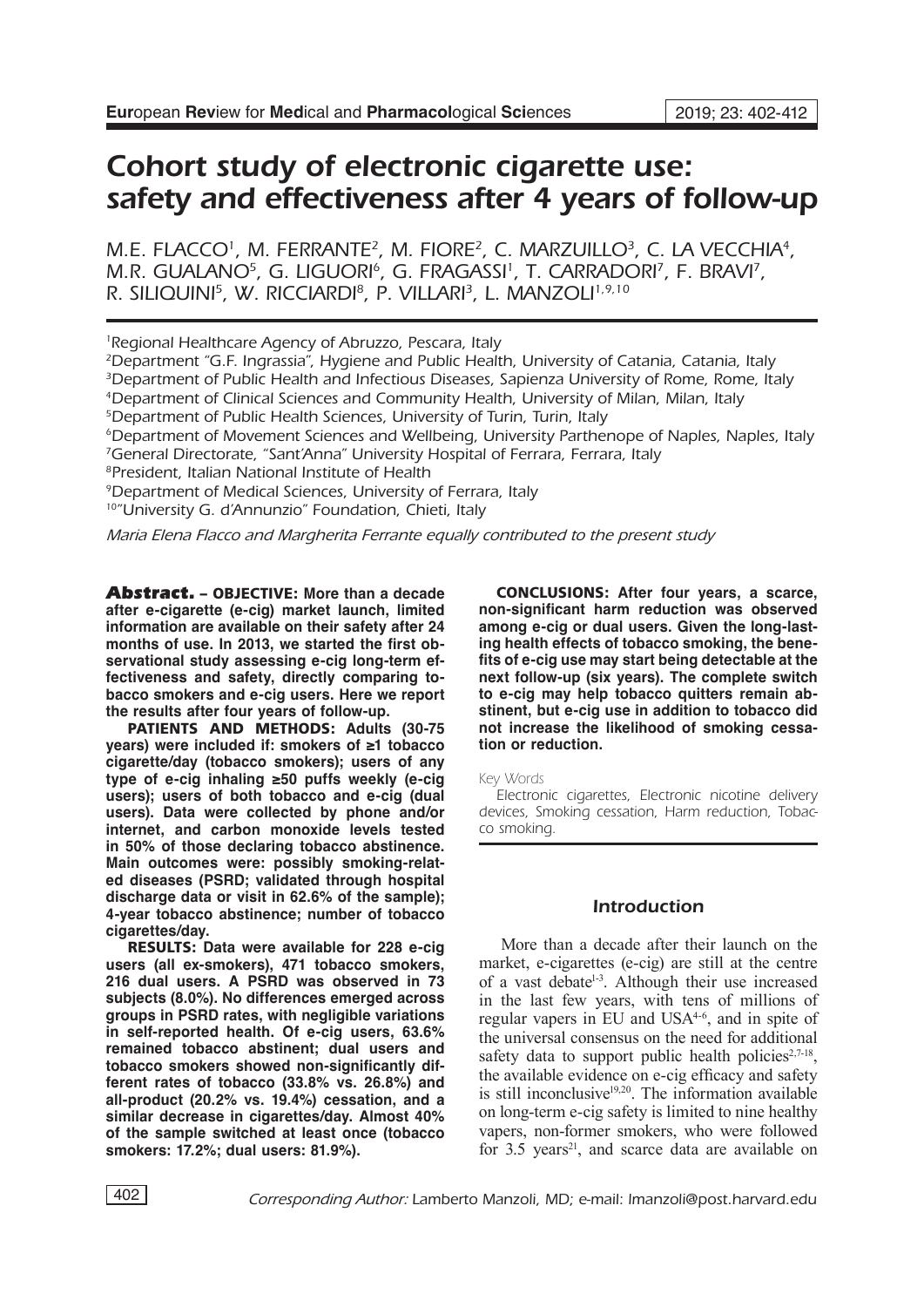e-cig patterns of use over time<sup>19,22</sup>. Moreover, although a recent, large trial reported a marginal efficacy of e-cigarettes as smoking cessation aids among a general population of unselected smok $ers<sup>23</sup>$ , the few other available randomized trials<sup>24-27</sup> and the observational studies<sup>7-13,18,28-31</sup> reported conflicting results $10,19$ . In 2013, we started the only observational longitudinal study aimed at evaluating e-cigarette long-term effectiveness and safety through a direct comparison between the users of tobacco and electronic cigarettes, collecting health outcomes for more than 24 months<sup>32</sup>. The results of the 12- and 24-month follow-ups have been published previously $33,34$ ; here we report the main findings of the 4-year follow-up.

# Patients and Methods

## *Patients*

A detailed description of the study methodology has been reported $32,34$ , and it is also available on Clinicaltrials.gov (NCT01785537). Briefly, we recruited adults (30-75 years) who were: (a) smokers of  $\geq 1$  tobacco (only) cigarette daily for  $\geq 6$ months (tobacco smokers); (b) users of any type of e-cig for  $\geq 6$  months (e-cig users); (c) users of both tobacco and e-cig for  $\geq 6$  months (dual users). Potential participants were recruited via general practitioners, e-cig shops, internet advertisements, and social networks. Data were collected through a structured questionnaire, administered through a phone interview and/or by internet. Two investigators (MEF and LM) tested carbon monoxide levels in expired breath (Smokerlyzer® piCO+ ™, Bedfont Scientific Ltd.) in a random sample of 50% of the subjects declaring tobacco smoking abstinence. The follow-up will continue up to 72 months. Effectiveness outcomes were: (a) the rate of quitting of all products (either tobacco and/or e-cig, for >30 days); (b) the rate of abstinence/cessation from tobacco smoking at 48 months; and (c) the change in the daily number of tobacco cigarettes. Health outcomes were: (a) the rate of possibly smoking-related diseases; and (b) the change in self-reported health (assessed through the final item of the Italian version of the EuroQol EQ-D5L<sup>35,36</sup>). The following diseases occurred during the 4-year follow-up were considered as "possibly smoking-related diseases" (PSRD): chronic obstructive pulmonary disease (COPD), myocardial infarction and/or angina, congestive heart failure, transitory cerebrovascular ischemia or stroke, any cancer. Additional information was requested on allergies and/or mouth irritation, which were considered separately from other safety outcomes. Health data were both self-reported and obtained from direct visits (for the residents in Sicily - 16.0% of the sample) or hospital discharge abstracts (for the residents in the Abruzzo Region - 46.6%). The last data collection was performed for all participants after 48±3 months since enrollment.

# *Data Analysis*

In long, "real-life" studies, both the exposure – smoking status – and the main effectiveness outcome – quitting – change over time in a considerable proportion of participants<sup>37,38</sup>. As a consequence, the analyses based upon baseline status, which are similar to an Intention-to-treat approach (ITT, typically the best approach for randomized trials with stable final outcomes and group switching rate rarely exceeding 10%), should be complemented with analyses based upon "real-life" group assignments. Therefore, since this is an observational analysis aimed at providing real-life information after 4 years, we did not follow a strict ITT approach and did not include in the analyses the participants who did not provide any data at any follow-up assessment. Instead, three approaches were used for the analyses, with a decreasing similarity with ITT:

- A1The exposure group (e-cig, dual user or tobacco only smoker) was assigned based upon the baseline smoking/vaping status (regardless of switching), and the analyses included all subjects that provided some data at the first follow-up visit  $(12 \text{ months} - \text{n} = 959)$ . This analytical approach was used for the evaluation of both categorical outcomes of effectiveness (quit all products and quit tobacco).
- A2The exposure group was assigned based upon the baseline smoking/vaping status (regardless of switching), and the analyses included only those who were followed up to 48 months (n=915). Notably, no PSRD were observed in previous 12- and 24-month assessments among the 44 subjects that were lost to follow-up at 24 or 48 months. This second analytical approach was used for the evaluation of all outcomes.
- A3The exposure group was assigned based upon the baseline smoking/vaping status, and the analyses included only those subjects who were followed up to 48 months and never switched smoking/vaping status during the follow-up ("quitting" was not considered a switch). This analytical approach was used for the evaluation of both the continuous outcome of the effectiveness and the safety outcomes. Multivariate ran-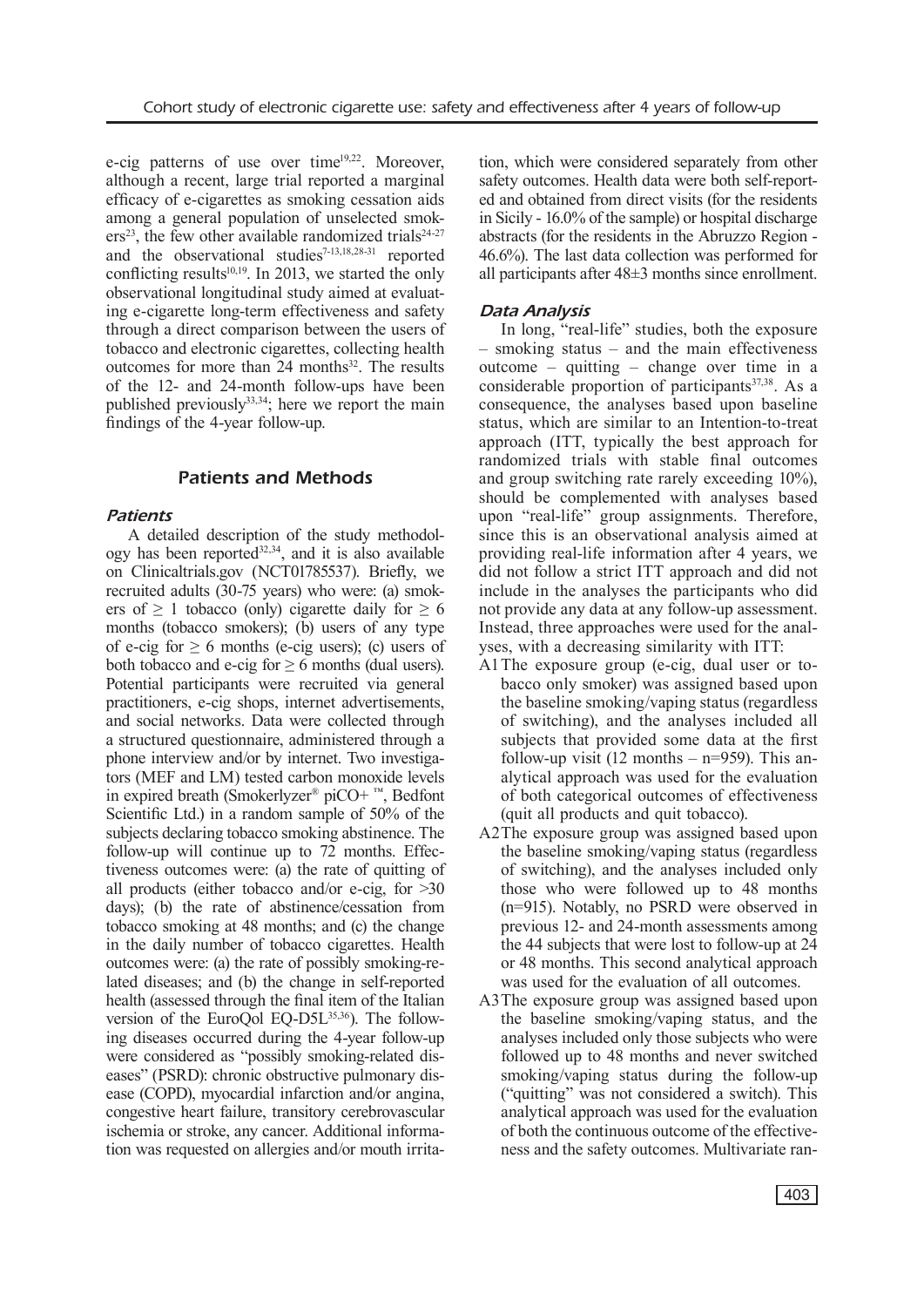dom-effect linear and logistic regressions $39,40$ , with geographical region as the cluster unit, were used to investigate potential predictors of continuous and categorical outcomes, respectively. Multivariate models were set three times, one for each of the above three analytical approaches. The models predicting effectiveness outcomes were adjusted for the following baseline characteristics, all included *a priori* into the model regardless of significance: age, gender, BMI, marital status, educational level, occupation, alcohol use, hypertension, hypercholesterolemia, diabetes mellitus, self-rated health, smoking/vaping amount, and years of tobacco smoking. To reduce overfitting, the models predicting health outcomes were adjusted only for age, gender, self-rated health, years of tobacco smoking, and hypertension (all of which showed a  $p$ -value  $\leq 0.2$ ). Missing data were very few for all variables  $(\leq 1\%)$ ; no missing data imputation technique was thus adopted. A two-tailed *p*-value of 0.05 was considered significant for all analyses, which were performed using Stata 13.1 (Stata Corp., College Station, TX, USA, 2014).

### **Results**

The flow of the participants is shown in the **[Additional Figure 1:](https://www.europeanreview.org/wp/wp-content/uploads/Additional_Figure_1.pdf)** 959 of the 1355 enrolled subjects provided data at least once (70.8%) and formed the sample of the analytical approach A1. After 4 years, data were available for 228 subjects that were e-cigarette only users at baseline, 471 tobacco only smokers, and 216 dual users, for a total of 915 subjects (48.4 years on average, 56.3% males). The latter sample, who completed the 48-month follow-up, was used for the analytical approaches A2 and A3.

#### *Health Outcomes*

A PSRD was observed in 73 subjects (8.0%), with no significant differences across baseline groups: 7.9% PSRD were observed among baseline e-cig users, 6.8% among tobacco smokers, and 10.7% among dual users (Table I, analytical approach A2). The results were similar when the analyses were restricted to the non-switchers (Table I, A3). No significant differences were also observed when only cancers (n=33 overall), or mouth irritation (n=41) were considered, both

Table I. Rates of possibly smoking-related diseasesy during the follow-up.

|                                                                                                      | E-cig.<br>% (n/N) | Tobacco cig.<br>% (n/N) | Dual use<br>% (n/N) |
|------------------------------------------------------------------------------------------------------|-------------------|-------------------------|---------------------|
| Any possibly smoking-related disease                                                                 |                   |                         |                     |
| A2. Analyses by baseline status, including only the participants<br>with 4-year follow-up data       | 7.9(18/228)       | 6.8(32/471)             | 10.7(23/216)        |
| A3. Analyses restricted to non switchers only, with all data                                         | 8.1(10/123)       | 7.1(29/409)             | 7.7(3/39)           |
| at 48 months                                                                                         |                   |                         |                     |
| Analyses further restricted to the participants with a visit<br>or hospital discharge data available |                   |                         |                     |
| A2.                                                                                                  | 8.2(17/208)       | 10.5(21/200)            | 12.8(21/164)        |
| A3.                                                                                                  | 7.8(9/115)        | 12.3(19/154)            | 10.7(3/28)          |
| <b>Cancer only</b>                                                                                   |                   |                         |                     |
| A2                                                                                                   | 4.4(10/228)       | 3.4(16/471)             | 3.2(7/216)          |
| A3.                                                                                                  | 4.9(6/123)        | 3.4(14/409)             | 2.6(1/39)           |
| Analyses further restricted to the participants with a visit                                         |                   |                         |                     |
| or hospital discharge data available                                                                 |                   |                         |                     |
| A2                                                                                                   | 4.3(9/208)        | 6.0(12/200)             | 3.7(6/164)          |
| A3.                                                                                                  | 4.3 $(5/115)$     | 7.1(11/154)             | 3.6(1/28)           |
| <b>Mouth irritation</b>                                                                              |                   |                         |                     |
| A2.                                                                                                  | 6.1(14/228)       | 4.5(21/471)             | 2.8(6/216)          |
| A3.                                                                                                  | 6.5(8/123)        | 3.7(15/409)             | 0.0(0/39)           |
| Self-rated health - Mean difference baseline-4 years                                                 | Mean (SD)         | Mean $(SD)$             | Mean $(SD)$         |
| A2.                                                                                                  | $-0.3(1.5)$       | $-0.2(1.4)$             | 0.0(1.6)            |
| A3.                                                                                                  | $-0.3(1.5)$       | $-0.1(1.3)$             | $+0.2(1.4)$         |

<sup>ψ</sup>Chronic obstructive pulmonary disease (COPD), myocardial infarction and/or angina, congestive heart failure, transitory cerebrovascular ischemia or stroke, any cancer.

All p-values for the comparisons between groups were not significant: they were thus not shown.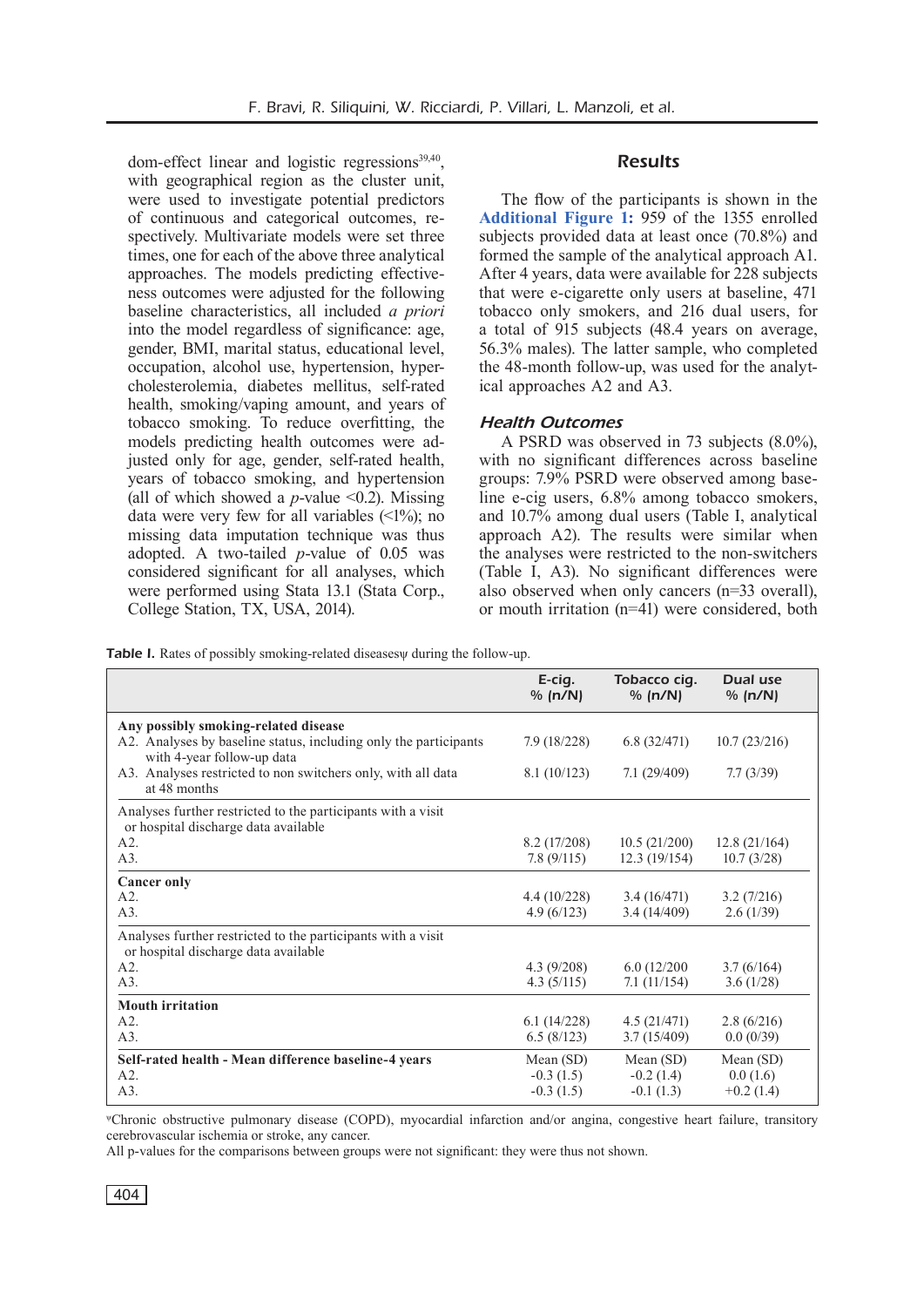in the complete and restricted sample. Also, a very small variation in self-reported health was observed over time and across groups (Table I). When the analyses were repeated including only the 297 participants who did not switch smoking/vaping group, and that were visited or had their outcomes confirmed through a linkage with hospital discharge abstracts, the rates of PSRD or cancer were lower among e-cig or dual users, as compared with tobacco smokers, but the differences were still non significant (Table I). Multivariate analyses were in line with univariate results (Table II), with the exception of a significantly lower decrease – although clinically negligible – in self-reported health among e-cig users, as compared to tobacco smokers (Table II).

## *Outcomes of Effectiveness*

After 4 years, 63.6% of the 228 baseline e-cig users were still abstinent from tobacco smoking; 26.8% of the 471 baseline tobacco smokers and 33.8% of the 216 baseline dual users achieved tobacco abstinence  $(p<0.05$  for all differences across groups; Table III, analytical approach A2). The proportion of subjects who achieved complete abstinence (were not using either tobacco cigarettes or e-cigarettes) did not significantly differ by baseline group: 23.7%, 20.2% and 19.4% among e-cig users, tobacco smokers and dual users, respectively (all  $p > 0.05$ ; Table III, A2). The results of both outcomes were similar when the 12-month larger sample was used (Table III, A1). During the follow-up, both baseline dual users and tobacco smokers showed a significant decrease in the mean number of tobacco cigarettes smoked per day, but the reduction was only marginally higher among dual users (-4.9 *vs*. -4.3, respectively; Table III, A2). When the analyses were restricted to those who did not switch (Table III, A3), a large and significantly higher decrease in the number of tobacco cigarettes smoked per day was observed among dual users (*vs.* tobacco smokers; *p*<0.001). All univariate results were confirmed by the multivariate analyses (after adjusting for age, gender, BMI, marital status, educational level, occupation, alcohol use, hypertension, hypercholesterolemia, diabetes, self-rated health, smoking amount and years of tobacco smoking), with one important exception: as compared to tobacco smokers, dual users did not

Table II. Multivariate analyses on possibly smoking-related diseases and self-reported health.

| <b>Outcomes</b>                                                                                                                              | <b>Adjusted OR</b><br>(95% CI)                                  | $\boldsymbol{p}^{\text{A}}$ |  |  |
|----------------------------------------------------------------------------------------------------------------------------------------------|-----------------------------------------------------------------|-----------------------------|--|--|
| <b>Possibly smoking-related disease</b><br>A2. Analyses by baseline status, including only the participants<br>with 4-year follow-up data    |                                                                 |                             |  |  |
| - Tobacco smokers (ref. cat.)<br>- E-cig. users<br>- Dual users                                                                              | $1(-)$<br>$1.01(0.52-1.98)$<br>$1.57(0.84 - 2.96)$              | 0.9<br>0.16                 |  |  |
| A3. Analyses restricted to non switchers only, with all data at 48 months<br>- Tobacco smokers (ref. cat.)<br>- E-cig. users<br>- Dual users | $1(-)$<br>$0.95(0.41-2.22)$<br>$1.31(0.34-5.04)$                | 0.9<br>0.7                  |  |  |
| <b>Self-rated health score</b><br>Difference baseline-4 years                                                                                | Adj. coefficient (95% CI)                                       | $p^{\rm B}$                 |  |  |
| A2. Analyses by baseline status, including only the participants with 4-year follow-up data                                                  |                                                                 |                             |  |  |
| - Tobacco smokers (ref. cat.)<br>- E-cig. users<br>- Dual users                                                                              | $0 (-)$<br>$-0.28(-0.48; -0.08)$<br>$0.18(-0.02; 0.39)$         | 0.007<br>0.08               |  |  |
| A3. Analyses restricted to non switchers only, with all data at 48 months<br>- Tobacco smokers (ref. cat.)<br>- E-cig. users<br>- Dual users | $0 (-)$<br>$-0.34$ $(-0.65; -0.04)$<br>$0.45$ ( $-0.13$ ; 1.04) | 0.028<br>0.13               |  |  |

AMultivariate random-effect logistic regression, with geographical region as the cluster unit, adjusted for baseline age, gender, self-rated health, years of tobacco smoking and hypertension.

<sup>B</sup>Multivariate random-effect linear regression, with geographical region as the cluster unit, adjusted for baseline age, gender, BMI, marital status, educational level, occupation, alcohol use, hypertension, hypercholesterolemia, diabetes, self-rated health, smoking/vaping amount, and years of tobacco smoking.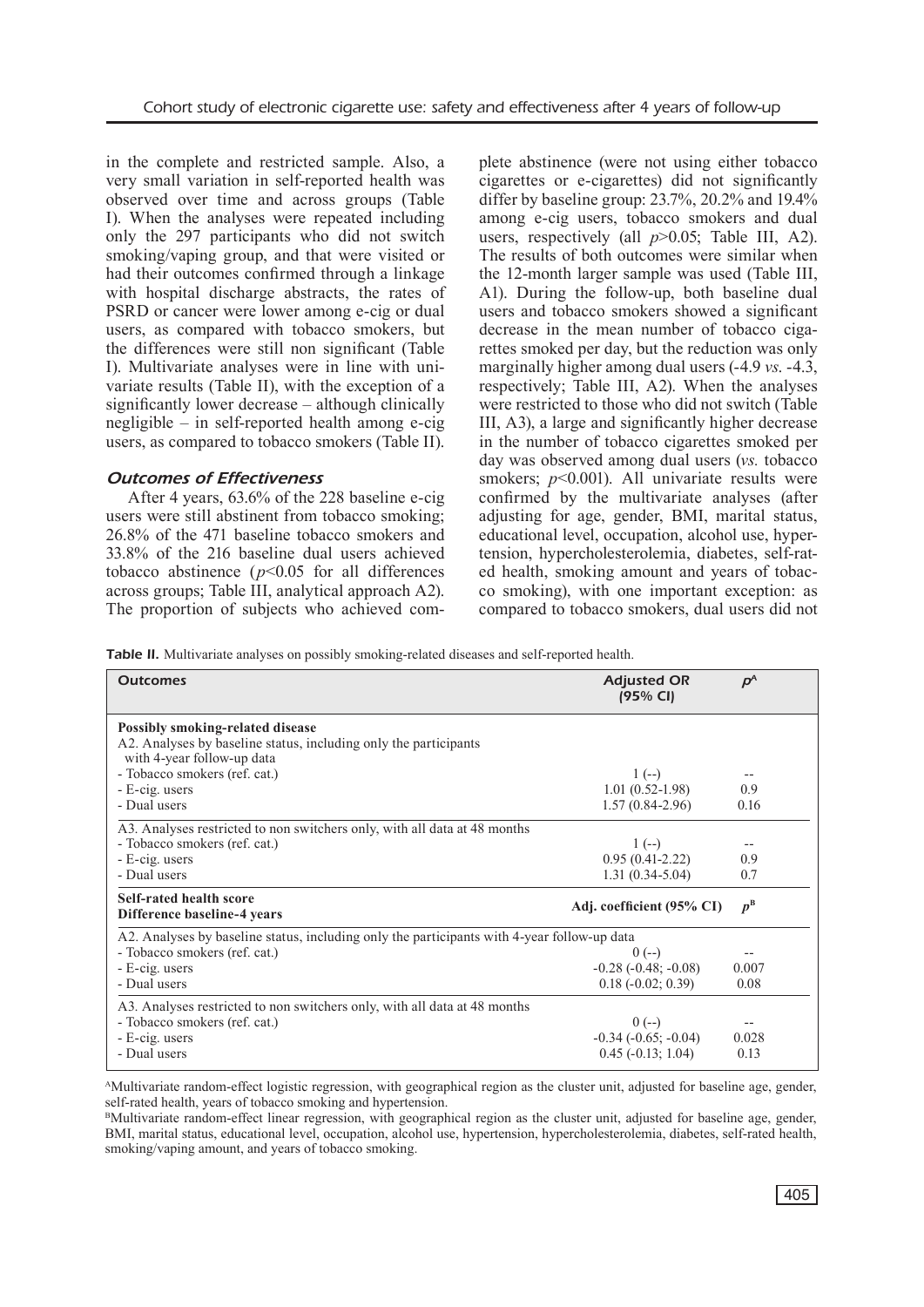Table III. Cigarette use after four years of follow-up.

|                                                                                                                                                                                                                                                                         | E-cig.<br>% (n/N)                      | Tobacco cig.<br>% (n/N)                   | Dual use<br>% (n/N)                        | $P^*$                                                                                                                                    |
|-------------------------------------------------------------------------------------------------------------------------------------------------------------------------------------------------------------------------------------------------------------------------|----------------------------------------|-------------------------------------------|--------------------------------------------|------------------------------------------------------------------------------------------------------------------------------------------|
| <b>Quitting any product</b><br>(tobacco and/or e-cigarettes)<br>A1. Analyses by baseline status, including<br>the larger 12-month sample<br>A2. Analyses by baseline status.<br>including only the participants<br>with 4-year follow-up data                           | 24.1<br>(57/236)<br>23.7<br>(54/228)   | 20.0<br>(98/491)<br>20.2<br>(95/471)      | 18.5<br>(43/232)<br>19.4<br>(42/216)       |                                                                                                                                          |
| Continuous tobacco abstinence from baseline<br>or cessation from tobacco during follow-up<br>A1. Analyses by baseline status, including<br>the larger 12-month sample<br>A2. Analyses by baseline status, including only<br>the participants with 4-year follow-up data | 64.0<br>(151/236)<br>63.6<br>(145/228) | 26.3<br>(129/491)<br>26.8<br>(126/471)    | 32.3<br>(75/232)<br>33.8<br>(73/216)       | $\leq 0.001^{\rm A}$ ; $\leq 0.001^{\rm B}$ ;<br>0.03 <sup>c</sup><br>$\leq 0.001^{\rm A}$ ; $\leq 0.001^{\rm B}$ ;<br>0.03 <sup>c</sup> |
| Number of tobacco cigarettes per day -<br>Mean difference 4y-baseline<br>A2. Analyses by baseline status, including only<br>the participants with 4-year follow-up data<br>A3. Analyses restricted to non switchers only,<br>with all data at 48 months                 | Mean $(SD)$                            | Mean $(SD)$<br>$-4.3(8.5)$<br>$-3.3(7.9)$ | Mean (SD)<br>$-4.9(11.2)$<br>$-10.2(11.7)$ | $\leq 0.001$ <sup>C</sup>                                                                                                                |

\**p*-values that were significant at univariate analyses (using chi-squared test for categorical variables; *t*-test for continuous ones). If not reported,  $p$ -values are  $>0.05$ .<br><sup>A</sup>E-cig. only vs. tobacco cig. only.

 ${}^{B}E$ -cig. only vs. dual use.

<sup>c</sup>Tobacco cig. only vs. dual use.

show a significantly higher probability of tobacco smoking cessation (*p*≤0.10; Table IV).

## *Switching Smoking/Vaping Status, and Pathway of Use Through the Follow-Up*

We defined "switchers" those who changed their exposure status (e.g., from e-cig only to dual use) at least once during the follow-up. Quitting all products was not considered switching, as this is an outcome of effectiveness. The smoking/vaping pathways of all participants throughout the follow-up, including switching category (yes or no), are reported in the **[additional Figure 2](https://www.europeanreview.org/wp/wp-content/uploads/Additional_Figure_2.pdf)**. A large number of participants switched during the 4-year follow-up (37.7% of the overall sample), with wide differences across groups: 17.2% of tobacco smokers; 46.1% of e-cig users; and 81.9% of dual users. Such a pattern implies that, on one side, the analyses restricted to those who never switched were based upon a limited number of e-cig users (n=123) and dual users (n=39), and the results are complex to interpret (Tables III and IV, analytical approach A3). On the other side, some of participants' pathways: e.g., the most common switching patterns or the rate of quitting failures. Of the 324 subjects who switched smoking/vaping group at the 12- or 24-month assessments, 29.9% (n=91) switched group again during the follow-up. Among the 63 baseline tobacco smokers who changed status, 47 initially switched to e-cig use only. Of them, 30 were able to remain abstinent from tobacco, while 17 switched back to tobacco or dual use. Among the 105 baseline e-cig users who changed status, 72 initially switched to tobacco smoking only. After this switch, only 10 subjects made a further attempt to cease tobacco. Among the 177 baseline dual users who changed status, 141 initially switched to tobacco smoking only (114 of them switched after 12 months of follow-up). After this switch, only a minority (n=23) made a further attempt to stop smoking. As regards the rate of quitting (of all products) failures, the proportion of subjects that were able to maintain abstinence after a quit attempt at the 12- or 24-month follow-up assessments were:

interesting data can be obtained from the analysis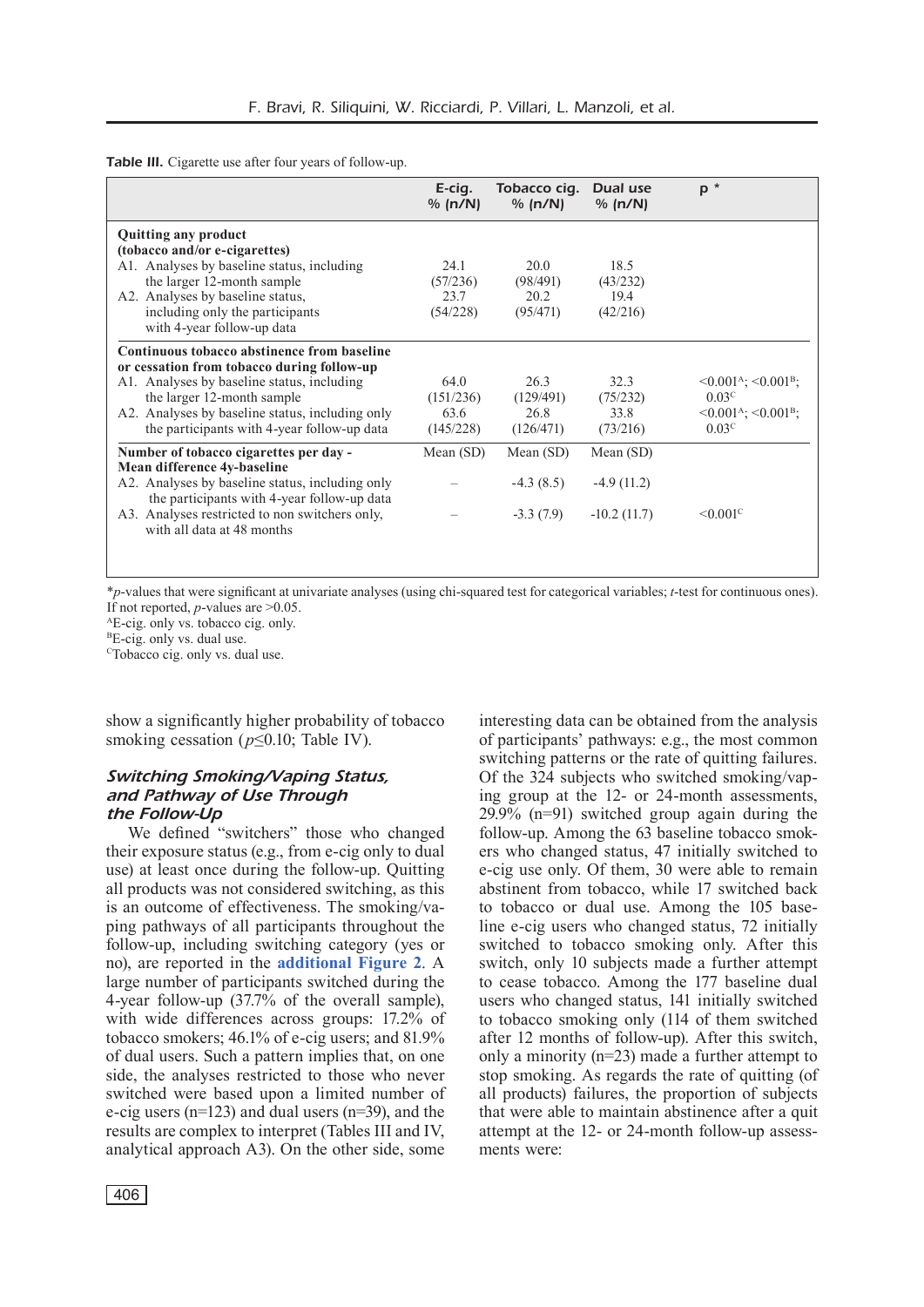- $-67.6\%$  (71/105) among those who quit from tobacco smoking only;
- $-$  94.1% (16/17) among those who quit from e-cig use only;
- 61.8% (21/34) among those who quit from dual use. Overall, 496 subjects used e-cig at least once

during the follow-up (including both e-cig users and dual users at baseline, and those who were tobacco smokers at baseline and then switched to e-cig or dual use during the follow-up). Of them,  $99$  (20.0%) were able to quit the use of all products. A similar quitting rate (21.7%) was observed among the 419 subjects who never used e-cig during the follow-up. Thus, even when the switching pattern was kept into account, the use of e-cig, either alone or in combination with tobacco cigarettes, did not seem to substantially enhance the propensity to quit.

Table IV. Multivariate analyses predicting tobacco and/or e-cig use abstinence and/or cessation, and the difference in the daily number of tobacco cigarettes smoked between year 4 and baseline.

| <b>Outcomes</b>                                                                                                                                                                                                                                                                                                                                                                         | <b>Adjusted OR</b><br>(95% CI)                               | $P^{A}$                     |
|-----------------------------------------------------------------------------------------------------------------------------------------------------------------------------------------------------------------------------------------------------------------------------------------------------------------------------------------------------------------------------------------|--------------------------------------------------------------|-----------------------------|
| Quitting any product (tobacco and/or e-cigarettes)<br>A1. Analyses by baseline status, including the larger 12-month sample<br>- Tobacco only smokers (ref. cat.)<br>- E-cig. only users<br>- Dual users                                                                                                                                                                                | $1(-)$<br>$1.25(0.85 - 1.85)$<br>$0.98(0.64 - 1.48)$         | --<br>0.3<br>0.9            |
| A2. Analyses by baseline status, including only the participants<br>with 4-year follow-up data<br>- Tobacco only smokers (ref. cat.)<br>- E-cig. only users<br>- Dual users                                                                                                                                                                                                             | $1(-)$<br>$1.22(0.82 - 1.82)$<br>$1.03(0.67-1.57)$           | $-\,-$<br>0.3<br>0.9        |
| Continuous tobacco abstinence from baseline or cessation from<br>tobacco during follow-up<br>A1. Analyses by baseline status, including the larger 12-month sample<br>- Tobacco only smokers (ref. cat.)<br>- E-cig. only users<br>- Dual users<br>A2. Analyses by baseline status, including only the participants<br>with 4-year follow-up data<br>- Tobacco only smokers (ref. cat.) | $1(-)$<br>$5.20(3.66 - 7.38)$<br>$1.35(0.94-1.92)$<br>$1(-)$ | < 0.001<br>0.10             |
| - E-cig. only user<br>- Dual users                                                                                                                                                                                                                                                                                                                                                      | $5.00(3.51-7.13)$<br>$1.41(0.98-2.02)$                       | < 0.001<br>0.066            |
| Number of tobacco cig. per day - Difference 4y-baseline                                                                                                                                                                                                                                                                                                                                 | Adj. coefficient<br>(95% CI)                                 | $\boldsymbol{p}^{\text{b}}$ |
| Number of tobacco cig. per day - Difference 4y-baseline                                                                                                                                                                                                                                                                                                                                 | Adj. coefficient (95% CI)                                    | p B                         |
| A2. Analyses by baseline status, including only the participants<br>with 4-year follow-up data<br>- Tobacco only smokers (ref. cat.)<br>- Dual users                                                                                                                                                                                                                                    | $0 (-)$<br>$0.38(-0.97; 1.73)$                               | $-$<br>0.6                  |
| A3. Analyses restricted to non switchers only, with all data at 48 months<br>- Tobacco only smokers (ref. cat.)<br>- Dual users                                                                                                                                                                                                                                                         | $0 (-)$<br>6.80(4.27; 9.34)                                  | < 0.001                     |

AMultivariate random-effect logistic regression, with geographical region as the cluster unit, adjusted for baseline age, gender, BMI, marital status, educational level, occupation, alcohol use, hypertension, hypercholesterolemia, diabetes, self-rated health, smoking/vaping amount, and years of tobacco smoking.

BMultivariate random-effect linear regression, with geographical region as the cluster unit, adjusted for baseline age, gender, BMI, marital status, educational level, occupation, alcohol use, hypertension, hypercholesterolemia, diabetes, self-rated health, smoking/vaping amount, and years of tobacco smoking.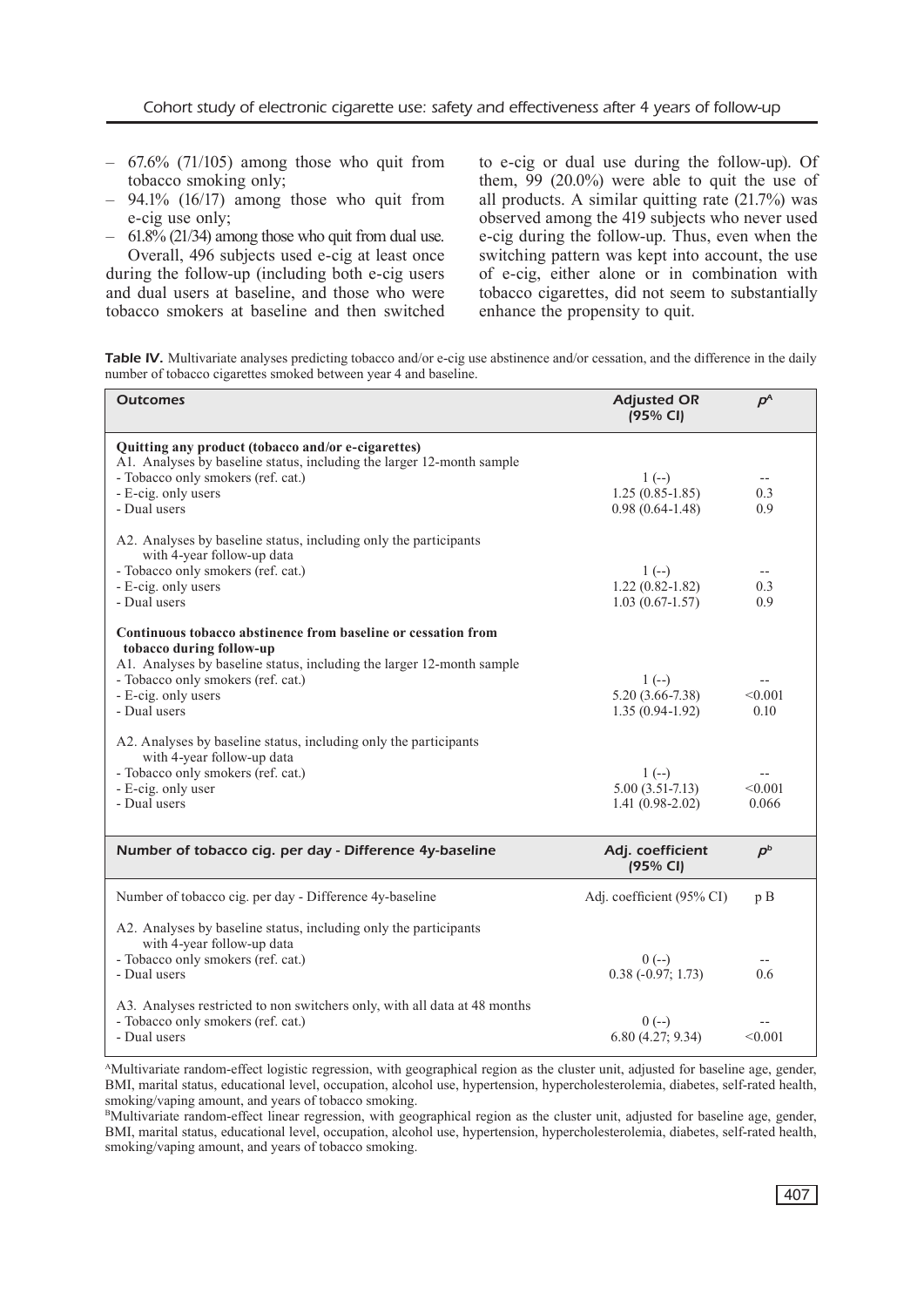## **Discussion**

In this study, we have reported the results of the fourth year of follow-up of an observational cohort study evaluating the long-term safety and effectiveness of e-cigarettes. We were able to describe "real-world" vaping and smoking pathways over time, and to update previously published data<sup>33,34</sup>. The main findings can be summarized as follows. First, we did not observe a significantly lower rate of possibly smoking-related diseases (including cancers) among e-cig users, as compared with dual users or tobacco smokers. This finding was consistent across all analytical approaches and data sources. Moreover, e-cig use did not substantially improve self-reported health. On one side, these findings are in line with those from several other studies with shorter follow-up  $(≤2 \text{ years})^{4,24-27,41-44}$ , as well as with the only study providing longterm safety data (although limited to a sample of nine naive e-cig users $)^{21}$ : no serious adverse events and no higher risk were reported for e-cig when compared to traditional tobacco smoking. On the other side, the current results are not supporting the hypothesis and preliminary lab data suggesting a substantial harm reduction from e-cig exclusive use<sup>22,45-47</sup>. The interpretation, however, must be cautious, since the excess risk of tobacco smoking may take five to ten years to substantially decrease<sup>48</sup>. Consequently, although this is the longest follow-up to date, it is still insufficiently long to detect a significant harm reduction from e-cig among former smokers, as were all the participants of the study. Therefore, at this stage, the absence of a noticeable risk decrease was expected, and we presume that, if differences are to emerge, they will begin to be detectable at the last assessment, which has been rescheduled from 60 to 72 months. Second, although the complete switch to e-cig did seem to help tobacco quitters to remain abstinent from smoking, with rates of relapse lower than 40% after four years, the use of e-cig in addition to tobacco smoking (dual use) did not improve smoking cessation nor reduction: (a) baseline dual and tobacco smokers showed comparable quitting rates (of both tobacco and/or e-cig); (b) almost 80% of dual users relapsed to tobacco smoking alone at some point during the follow-up; (c) differently from the previous  $24$ -month assessment<sup>34</sup>, the reduction of tobacco cigarettes smoked per day was non significantly different between dual

given the heterogeneous evidence available $10,19$ . the present findings on e-cig effectiveness are comparable to some previous studies, reporting similar tobacco abstinence rates between dual users and tobacco smokers<sup>28,31,41,49-52</sup>, but different from other studies, which reported lower tobacco abstinence rates among e-cig users23-26,42,53,54, or showed encouraging results for dual use (higher quitting rates and lower relapsing rates as compared to traditional smoking $6,29$ ). Among the suggested potential explanations<sup>34</sup>, the enrolment of less motivated subjects<sup>23,25,42,54</sup>, or previous bans against e-cigarette sales $53$  may have contributed to the low quitting rates reported in some published studies. Instead, at least two factors have been advocated to explain the combined scenario of high quit rates and low relapse rates reported in some of the most recent surveys<sup> $6,29$ </sup>: first, the free choice of e-cig in real-world studies may contribute to quitting success<sup>55</sup>; second, newer-generation e-cig may reduce nicotine withdrawal symptoms, thus improving sustained nicotine abstinence<sup>56,57</sup>. Real-life data on the pathways of use of e-cig or dual users are strongly needed<sup>19,22,58</sup>, as they are limited to two dedicated studies with one year of follow-up28,51. In this study, during the four years of follow-up, less than one fifth of the tobacco smokers made an attempt to use e-cig (either alone or in combination). In contrast, the vast majority of dual users and almost half of e-cig users changed their status at least once (and almost one third of both changed status twice). When they switched status, most dual users and e-cig users relapsed to tobacco smoking alone, mainly within the first 12 months, and only a minority made a further attempt to stop smoking. Notably, however, once an attempt to quit was made, it was successful – in the following 2 to 3 years of follow-up – in more than  $60\%$ of the cases. Taken together, these findings add to the existing evidence<sup>10,59,60</sup> on the dramatic reluctance of tobacco smokers to change their habit over and beyond quitting, and confirm that the most complex step, the one requiring the main efforts, remains the first attempt to quit $61,62$ . This study has some limitations. First, although false declarations were sporadic (<10 overall during all assessments), part of the information were self-reported: smoking cessation was confirmed with a test of carbon monoxide levels in only 50% of the quitters, and health data were checked through direct visits or hospital

users and tobacco only smokers. Expectedly,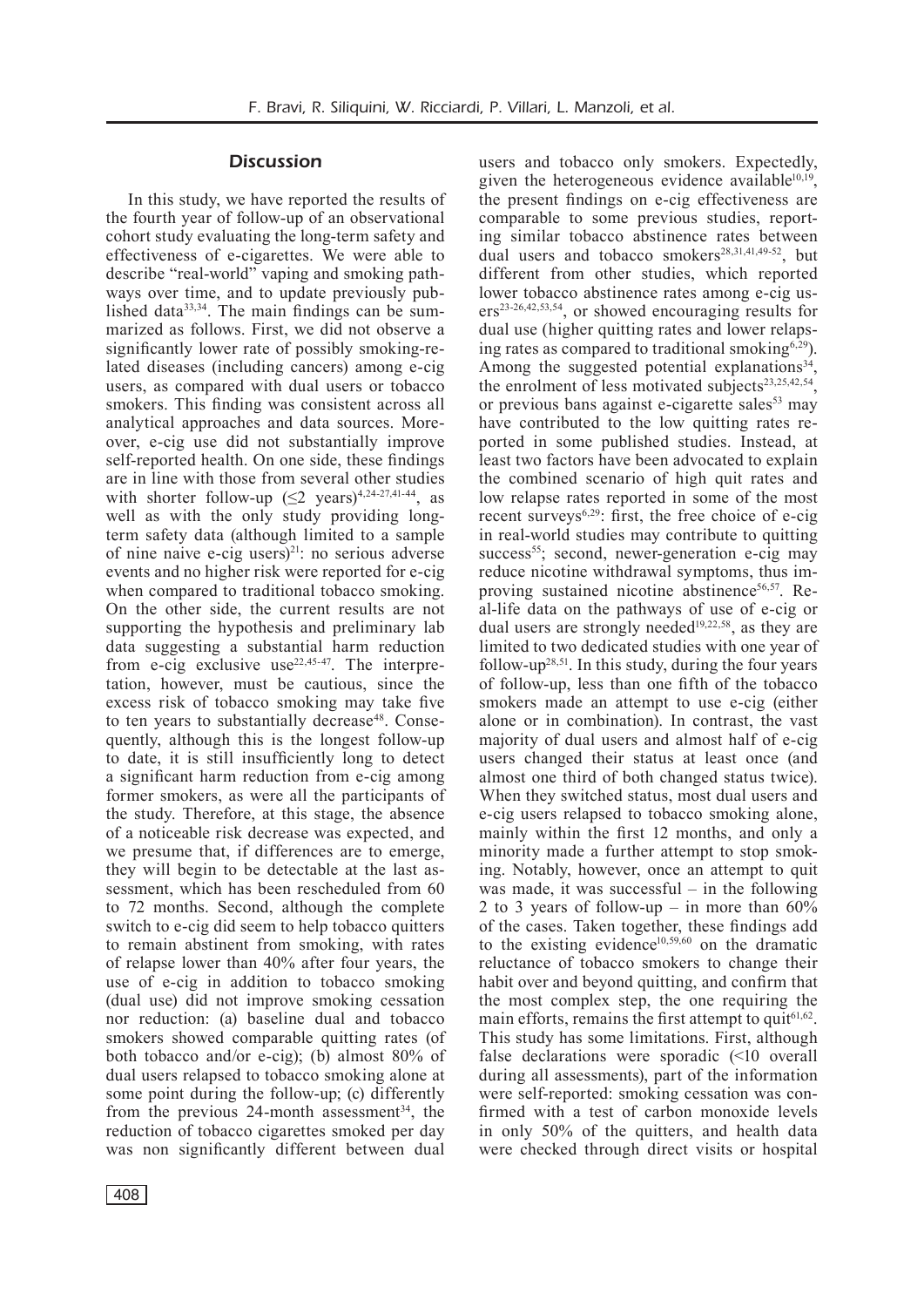discharge abstracts for only 62.6% of the participants. Second, we lost 29.2% of the participants at the first follow-up assessment, and although responders and non-responders were similar for most variables<sup>33</sup>, and the rate of subsequent losses was very low, we had no 4-year data for almost one third of the initial sample. Third, like previous observational studies, we included all types of e-cig to approach real-life conditions, but different e-cig models with various nicotine doses might lead to diverse results<sup>28</sup>. However, the rates of tobacco abstinence and all-smoking cessation did not differ by nicotine concentration (33, 4-year data not shown), and observational studies, which imply a free choice of product, may represent a better picture of the real world experiences<sup>63</sup>. Acknowledging these caveats, the present study provides the longest results to date on the comparative effectiveness of electronic and traditional cigarettes, in a sample of unselected users, and describes for the first time the changes in smoking and vaping status over time in a real-life scenario.

#### Conclusions

After four years of follow-up of a large sample of current or former smokers, the use of e-cig, either alone or in combination with tobacco cigarettes, did not significantly decrease the rate of diseases potentially related to tobacco, and did not substantially improve self-reported health. Given the long-lasting health effects of tobacco smoking, a harm reduction from e-cig use, if obtainable, is expected to be detectable at the next follow-up assessment, which has been rescheduled at 72 months. Concerning e-cig potential effectiveness as a tool for smoking cessation, the complete switch to e-cig did seem to help tobacco quitters to remain abstinent from smoking, but the use of e-cig in addition to tobacco smoking (dual use) did not increase the likelihood of either smoking cessation or reduction. In real-life conditions, the vast majority of dual users and half of e-cig users switched smoking/vaping status during the follow-up, raising important issues for the classification of these subjects, and suggesting that real-life data, with multiple assessments, are required to improve the validity of long-term observational or experimental studies on the effects of electronic and/or tobacco cigarettes, as well as most recent heat-not-burn tobacco products.

#### Authors' Declaration of Personal Interests

None of the authors declare any potential conflict of interests.

#### Declaration of Funding Interests

The first two years of the study were unfunded. The last two years of follow-up were funded by a research grant from the University of Catania and through crowdfunding (Kickstarter project titled "E-cigarette long-term efficacy and safety: a study to complete"). Besides 7 authors (MEF, RS, MRG, GL, MFi, PV, CM) and 7 anonymous contributors, who donated a total of  $\epsilon$ 565 and  $\epsilon$ 80, respectively, all other contributors are private citizens who had no role in any phase of the study. We are indebted with all of them: Mattia Brescianini, Necdet Yucel, Giuseppe Prosperini, Giancarlo Cicolini, Ludovica Rotunno, Annalisa Esposito, Cristina Naccarato, Phuong Pham, Giorgio Salvatore, Maria Grazia D'Agati, Giacomo Manzoli, Eliseo Torrez, Cheng Kin Phang, Ryan White, Placido D'Agati, Fabrizio Bert, Macz Yaemmaneechai, Felice Iossa, Lu Gedge, Carol Long, Patrick Murphy, Jeff Mundine, Lucia Manzoli, Martin Smith, Julien Malfroy, Taylor Darsey, Sam Lewis, Jeff George, Alexander van der Wal.

#### Acknowledgments

The investigators are grateful to Prof. Stefano Puleo for his crucial support to the study funding, and to Dr. Serena Di Sante, Dr. Marilena Maglia, the students of the Faculty of Medicine of Catania and general practitioners from Abruzzo (Francesco Di Silvestro, Luciano Giacci, Marino Mincone, Gabriella Salladini, Giuliano Salvio, Renato Seller, Lucio Zinni) for their help during recruitment or follow-up assessments.

#### Ethics Approval

The work was approved by the Chieti-Pescara University Ethics Committee (Record n. 6; 25-03-2013); all participants provided written informed consent.

#### Registration number

NCT01785537.

#### References

- 1) FAIRCHILD AL, LEE JS, BAYER R, CURRAN J. E-cigarettes and the harm-reduction continuum. N Engl J Med 2018; 378: 216-219.
- 2) Manzoli L, Boccia S. Electronic cigarettes: scarce data and divergent legislations. The need for evidence-based health policies and research funding. Eur J Public Health 2015; 26: 370-371.
- 3) RIGOTTI NA. Balancing the benefits and harms of e-cigarettes: a National Academies of Science, Engineering, and Medicine Report. Ann Intern Med 2018; 168: 666-667.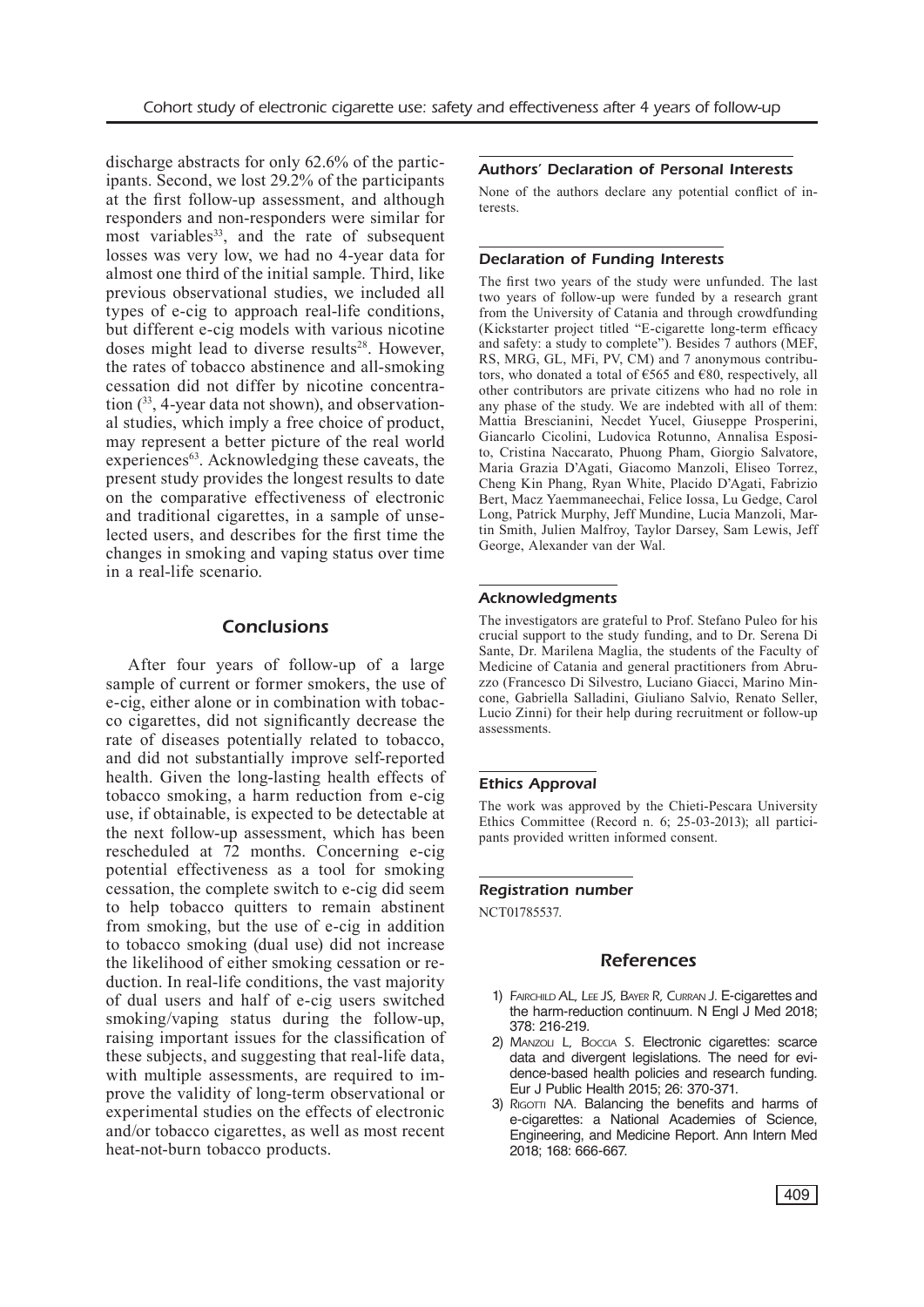- 4) Farsalinos KE, Poulas K, Voudris V, Le Houezec J. Electronic cigarette use in the European Union: analysis of a representative sample of 27 460 Europeans from 28 countries. Addiction 2016; 111: 2032-2040.
- 5) Beard E, West R, Michie S, Brown J. Association between electronic cigarette use and changes in quit attempts, success of quit attempts, use of smoking cessation pharmacotherapy, and use of stop smoking services in England: time series analysis of population trends. BMJ 2016; 354: i4645.
- 6) Zhu SH, Zhuang YL, Wong S, Cummins SE, Tedeschi GJ. E-cigarette use and associated changes in population smoking cessation: evidence from US current population surveys. BMJ 2017; 358: j3262.
- 7) Kalkhoran S, Glantz SA. E-cigarettes and smoking cessation in real-world and clinical settings: a systematic review and meta-analysis. Lancet Respir Med 2016; 4: 116-128.
- 8) Malas M, van der Tempel J, Schwartz R, Minichiello A, Lightfoot C, Noormohamed A, Andrews J, Zawertailo L, Ferrence R. Electronic cigarettes for smoking cessation: a systematic review. Nicotine Tob Res 2016; 18: 1926-1936.
- 9) Glasser AM, Collins L, Pearson JL, Abudayyeh H, Niaura RS, ABRAMS DB, VILLANTI AC. Overview of electronic nicotine delivery systems: a systematic review. Am J Prev Med 2017; 52: e33-e66.
- 10) Hartmann-Boyce J, McRobbie H, Bullen C, Begh R, STEAD LF, HAJEK P. Electronic cigarettes for smoking cessation. Cochrane Database Syst Rev 2016; 9: CD010216.
- 11) Rahman MA, Hann N, Wilson A, Mnatzaganian G, WORRALL-CARTER L. E-cigarettes and smoking cessation: evidence from a systematic review and meta-analysis. PLoS One 2015; 10: e0122544.
- 12) Gualano MR, Passi S, Bert F, La Torre G, Scaioli G, SILIQUINI R. Electronic cigarettes: assessing the efficacy and the adverse effects through a systematic review of published studies. J Public Health (Oxf) 2015; 37: 488-497.
- 13) El Dib R, Suzumura EA, Akl EA, Gomaa H, Agarwal A, Chang Y, Prasad M, Ashoorion V, Heels-Ansdell D, Maziak W, GUYATT G. Electronic nicotine delivery systems and/ or electronic non-nicotine delivery systems for tobacco smoking cessation or reduction: a systematic review and meta-analysis. BMJ Open 2017; 7: e012680.
- 14) McKEE M, CAPEWELL S. Evidence about electronic cigarettes: a foundation built on rock or sand? BMJ 2015; 351: h4863.
- 15) Capasso L, Gualano MR, Flacco ME, Siliquini R, Manzoli L. E-cigarette regulations in Italy: fluctuating and confusing. Lancet 2014; 383: 1883.
- 16) McRoBBIE H. Modelling the population health effects of e-cigarettes use: current data can help guide future policy decisions. Nicotine Tob Res 2017; 19: 131-132.
- 17) Bauld L, McNeill A, Hajek P, Britton J, Dockrell M. E-cigarette use in public places: striking the right balance. Tob Control 2017; 26: e5-e6.
- 18) PISINGER C, DOSSING M. A systematic review of health effects of electronic cigarettes. Prev Med 2014; 69: 248-260.
- 19) National Academies of Sciences Engineering and Medicine. Public health consequences of e-cigarettes. Washington, DC: The National Academies Press; 2018.
- 20) FARSALINOS K. Electronic cigarettes: an aid in smoking cessation, or a new health hazard? Ther Adv Respir Dis 2018; 12: 1-20.
- 21) Polosa R, Cibella F, Caponnetto P, Maglia M, PROSPERINI U, RUSSO C, TASHKIN D. Health impact of E-cigarettes: a prospective 3.5-year study of regular daily users who have never smoked. Sci Rep 2017; 7: 13825.
- 22) McNeill A, Brose LS, CALDER R, BAULD L, ROBSON D. Evidence review of e-cigarettes and heated tobacco products 2018. A report commissioned by Public Health England. London: Public Health England; 2018.
- 23) Halpern SD, Harhay MO, Saulsgiver K, Brophy C, Troxel AB, Volpp KG. A pragmatic trial of e-cigarettes, incentives and drugs for smoking cessation. N. Engl J Med 2018; 378: 2302-2310.
- 20) Bullen C, Howe C, Laugesen M, McRobbie H, Parag V, Williman J, Walker N. Electronic cigarettes for smoking cessation: a randomised controlled trial. Lancet 2013; 382: 1629-1637.
- 25) Caponnetto P, Campagna D, Cibella F, Morjaria JB, Caruso M, Russo C, Polosa R. EffiCiency and Safety of an eLectronic cigAreTte (ECLAT) as tobacco cigarettes substitute: a prospective 12-month randomized control design study. PLoS One 2013; 8: e66317.
- 26) Adriaens K, Van Gucht D, Declerck P, Baeyens F. Effectiveness of the electronic cigarette: an eightweek Flemish study with six-month follow-up on smoking reduction, craving and experienced benefits and complaints. Int J Environ Res Public Health 2014; 11: 11220-11248.
- 27) Cravo AS, Bush J, Sharma G, Savioz R, Martin C, Craige S, Walele T. A randomised, parallel group study to evaluate the safety profile of an electronic vapour product over 12 weeks. Regul Toxicol Pharmacol 2016; 81 Suppl 1: S1-S14.
- 28) ETTER JF. Electronic cigarette: a longitudinal study of regular vapers. Nicotine Tob Res 2018; 20: 912-922.
- 29) Berry KM, Reynolds LM, Collins JM, Siegel MB, Fetterman JL, Hamburg NM, Bhatnagar A, Benjamin EJ, Stokes A. E-cigarette initiation and associated changes in smoking cessation and reduction: the Population Assessment of Tobacco and Health Study, 2013-2015. Tob Control 2018.
- 30) Liu X, Lu W, Liao S, Deng Z, Zhang Z, Liu Y. Efficiency and adverse events of electronic cigarettes: A systematic review and meta-analysis (PRISMA-compliant article). Medicine (Baltimore) 2018; 97: e0324.
- 31) Wu SY, Wang MP, Li WH, Kwong AC, Lai VW, Lam TH. Does electronic cigarette use predict abstinence from conventional cigarettes among smokers in Hong Kong? Int J Environ Res Public Health 2018; 15: 400-410.
- 32) Manzoli L, La Vecchia C, Flacco ME, Capasso L, Simonetti V, Boccia S, Di Baldassarre A, Villari P, MEZZETTI A, CICOLINI G. Multicentric cohort study on the long-term efficacy and safety of electronic cigarettes: study design and methodology. BMC Public Health 2013; 13: 883.
- 33) Manzoli L, Flacco ME, Fiore M, La Vecchia C, Marzuillo C, Gualano MR, Liguori G, Cicolini G, Capasso L, D'Amario C, Boccia S, Siliquini R, Ricciardi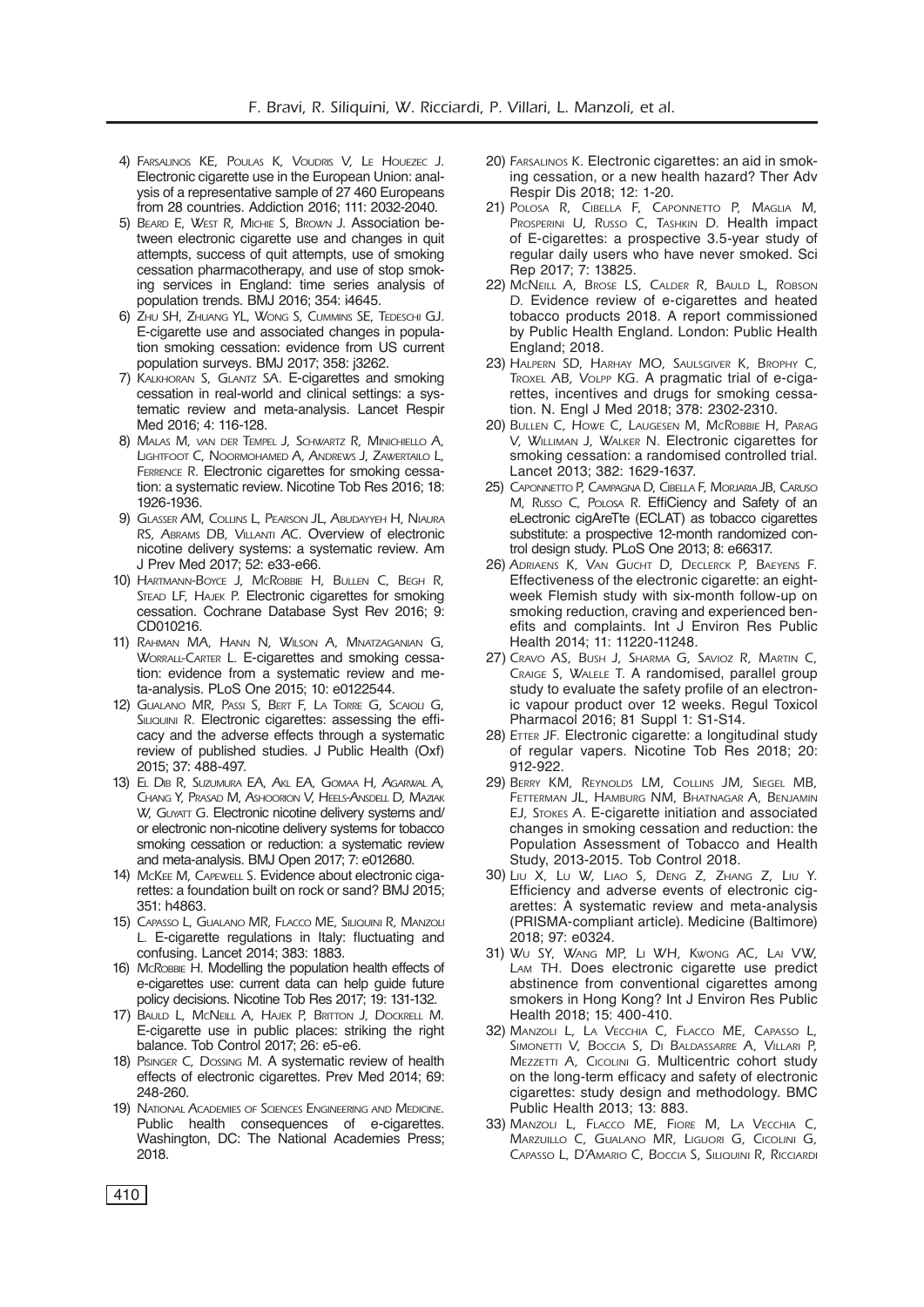W, VILLARI P. Electronic cigarettes efficacy and safety at 12 months: cohort study. PLoS One 2015; 10: e0129443.

- 34) Manzoli L, Flacco ME, Ferrante M, La Vecchia C, SILIQUINI R, RICCIARDI W, MARZUILLO C, VILLARI P, FIORE M. Cohort study of electronic cigarette use: effectiveness and safety at 24 months. Tob Control 2017; 26: 284-292.
- 35) Cappuccio F, Rossetti S, Cavaliere C, Iovane G, Taibi R, D'Aniello C, Imbimbo C, Facchini S, Abate V, BARBERIO D, FACCHINI G. Health-related quality of life and psychosocial implications in testicular cancer survivors. A literature review. Eur Rev Med Pharmacol Sci 2018; 22: 645-661.
- 36) Savoia E, Fantini MP, Pandolfi PP, Dallolio L, Collina N. Assessing the construct validity of the Italian version of the EQ-5D: preliminary results from a cross-sectional study in North Italy. Health Qual Life Outcomes 2006; 4: 47.
- 37) HUGHES JR, PETERS EN, NAUD S. Relapse to smoking after 1 year of abstinence: a meta-analysis. Addict Behav 2008; 33: 1516-1520.
- 38) Krall EA, Garvey AJ, Garcia RI. Smoking relapse after 2 years of abstinence: findings from the VA Normative Aging Study. Nicotine Tob Res 2002; 4: 95-100.
- 39) Perilli V, Aceto P, Ancona P, De Cicco R, Papanice D, Magalini S, Pepe G, Cozza V, Gui D, Lai C, Sollazzi L. Role of surgical setting and patients-related factors in predicting the occurrence of postoperative pulmonary complications after abdominal surgery. Eur Rev Med Pharmacol Sci 2018; 22: 547-550.
- 40) Yu K, Jiang ZH, Zhang LG. Therapeutic effects of long-term continuous positive airway pressure treatment on improving leptomeningeal collateral circulation in obstructive sleep apnea syndrome patients. Eur Rev Med Pharmacol Sci 2018; 22: 4261-4267.
- 41) Polosa R, Caponnetto P, Morjaria JB, Papale G, Campagna D, Russo C. Effect of an electronic nicotine delivery device (e-Cigarette) on smoking reduction and cessation: a prospective 6-month pilot study. BMC Public Health 2011; 11: 786.
- 42) Polosa R, Morjaria JB, Caponnetto P, Campagna D, Russo C, Alamo A, Amaradio M, Fisichella A. Effectiveness and tolerability of electronic cigarette in real-life: a 24-month prospective observational study. Intern Emerg Med 2014; 9: 537-546.
- 43) Walele T, Bush J, Koch A, Savioz R, Martin C, O'Connell G. Evaluation of the safety profile of an electronic vapour product used for two years by smokers in a real-life setting. Regul Toxicol Pharmacol 2018; 92: 226-238.
- 44) Cibella F, Campagna D, Caponnetto P, Amaradio MD, Caruso M, Russo C, Cockcroft DW, Polosa R. Lung function and respiratory symptoms in a randomized smoking cessation trial of electronic cigarettes. Clin Sci (Lond) 2016; 130: 1929-1937.
- 45) Stephens WE. Comparing the cancer potencies of emissions from vapourised nicotine products including e-cigarettes with those of tobacco smoke. Tob Control 2017.
- 46) Pellegrino RM, Tinghino B, Mangiaracina G, Marani A, Vitali M, Protano C, Osborn JF, Cattaruzza MS. Electronic cigarettes: an evaluation of exposure to chemicals and fine particulate matter (PM). Ann Ig 2012; 24: 279-288.
- 47) SAITTA D, CHOWDHURY A, FERRO GA, NALIS FG, POLOSA R. A risk assessment matrix for public health principles: the case for e-cigarettes. Int J Environ Res Public Health 2017; 14: 363.
- 48) Ahmed AA, Patel K, Nyaku MA, Kheirbek RE, Bittner V, Fonarow GC, Filippatos GS, Morgan CJ, Aban IB, Mujib M, Desai RV, Allman RM, White M, Deedwania P, Howard G, Bonow RO, FLETCHER RD, ARONOW WS, AHMED A. Risk of heart failure and death after prolonged smoking cessation: role of amount and duration of prior smoking. Circ Heart Fail 2015; 8: 694-701.
- 49) Caponnetto P, Auditore R, Russo C, Cappello GC, POLOSA R. Impact of an electronic cigarette on smoking reduction and cessation in schizophrenic smokers: a prospective 12-month pilot study. Int J Environ Res Public Health 2013; 10: 446-461.
- 50) Biener L, Hargraves JL. A longitudinal study of electronic cigarette use in a population-based sample of adult smokers: association with smoking cessation and motivation to quit. Nicotine Tob Res 2014; 17: 127-133.
- 51) ETTER JF, BULLEN C. A longitudinal study of electronic cigarette users. Addict Behav 2014; 39: 491-494.
- 52) Vickerman KA, Carpenter KM, Altman T, Nash CM, ZBIKOWSKI SM. Use of electronic cigarettes among state tobacco cessation quitline callers. Nicotine Tob Res 2013; 15: 1787-1791.
- 53) Adkison SE, O'Connor RJ, Bansal-Travers M, Hyland A, Borland R, Yong HH, Cummings KM, McNeill A, Thrasher JF, Hammond D, Fong GT. Electronic nicotine delivery systems: international tobacco control four-country survey. Am J Prev Med 2013; 44: 207-215.
- 54) Grana RA, Popova L, Ling PM. A longitudinal analysis of electronic cigarette use and smoking cessation. JAMA Intern Med 2014; 174: 812-813.
- 55) Newton JN, Dockrell M, Marczylo T. Making sense of the latest evidence on electronic cigarettes. Lancet 2018; 391: 639-642.
- 56) BULLEN C. Rise in e-cigarette use linked to increase in smoking cessation rates. BMJ 2017; 358: j3506.
- 57) Lechner WV, Meier E, Wiener JL, Grant DM, Gilmore J, JUDAH MR, MILLS AC, WAGENER TL. The comparative efficacy of first- versus second-generation electronic cigarettes in reducing symptoms of nicotine withdrawal. Addiction 2015; 110: 862-867.
- 58) Polosa R, Caponnetto P, Niaura R, Abrams D. Analysis of E-cigarette use in the 2014 Eurobarometer survey: calling out deficiencies in epidemiology methods. Intern Emerg Med 2017; 12: 733-735.
- 59) HUGHES JR, KEELY J, NAUD S. Shape of the relapse curve and long-term abstinence among untreated smokers. Addiction 2004; 99: 29-38.
- 60) Stead LF, Perera R, Bullen C, Mant D, Hartmann-BOYCE J, CAHILL K, LANCASTER T. Nicotine replacement therapy for smoking cessation. Cochrane Database Syst Rev 2012; 11: CD000146.